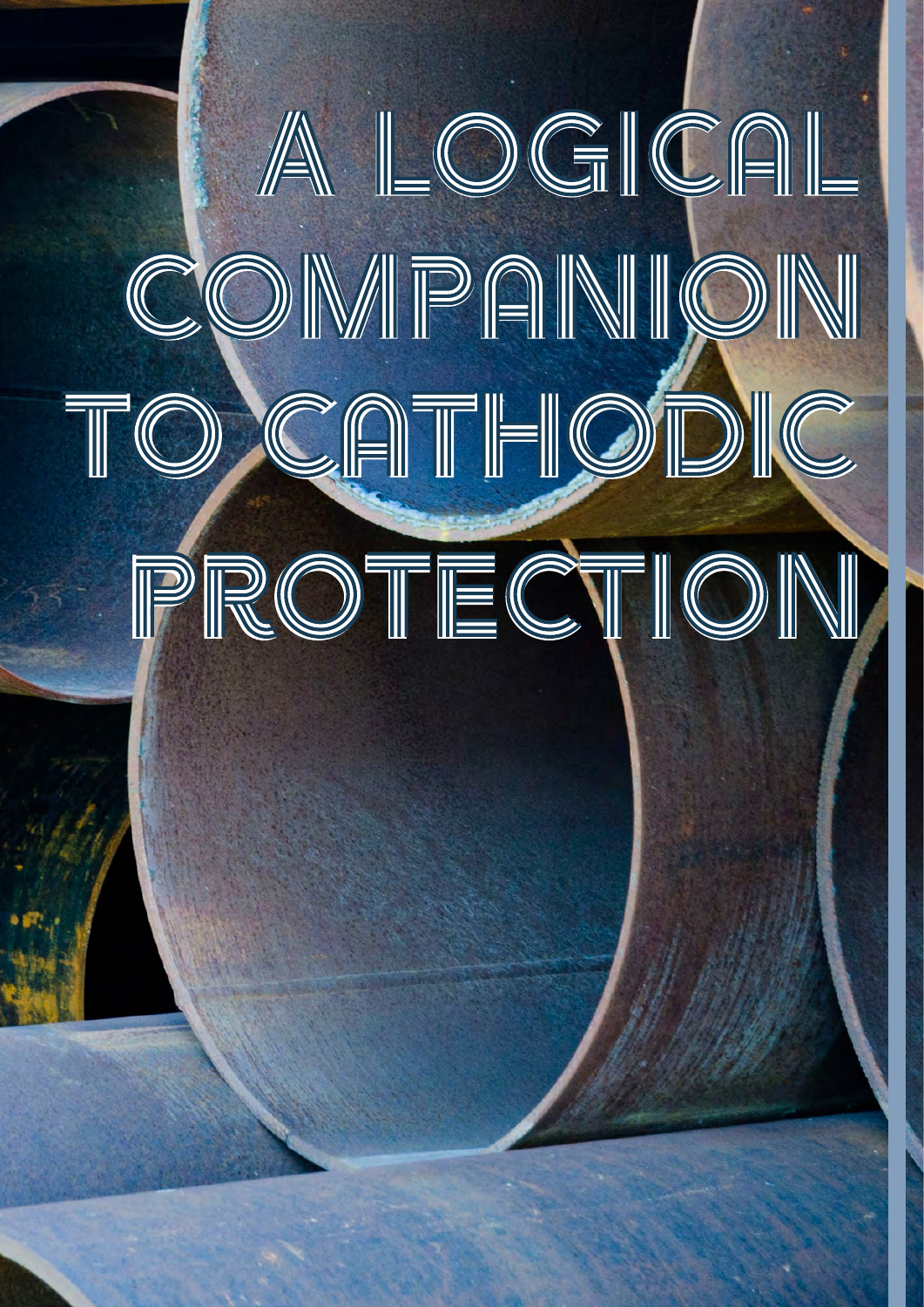

Julie Holmquist (USA), Khalil Abed (UAE) and Philip Horsford (Southeast Asia), Cortec Corporation, explain how volatile corrosion inhibitors quite literally fill significant gaps in the standard cathodic protection system.

athodic protection (CP) is well-established as the main method of soil-side corrosion mitigation on above<br>ground storage tanks (ASTs), according to AF 651 and other standards. It is also commonly used<br>to protect undergroun main method of soil-side corrosion mitigation on aboveground storage tanks (ASTs), according to API 651 and other standards. It is also commonly used that CP is only effective in areas where the structure to be protected is in direct contact with a conductive electrolyte. Loss of such direct contact leaves gaps in the protection system of cased pipeline crossings and floor-to-soil interfaces on AST bottoms. CorroLogic® VpCI® Technology developed by Cortec® Corporation, US, and distributed by regional providers such as Cortec Middle East and Cortec Southeast Asia, provides a practical complementary method of corrosion protection with significant potential for cost savings and greater asset integrity assurance for asset owners.

# CP for ASTs and pipelines: its effectiveness and challenges

CP is a very effective system under the right conditions. For ASTs that have tank bottoms in direct contact with a conductive pad, CP can completely mitigate soil-side corrosion. However, the tank floor-to-soil interface is complex and often includes air gaps where the bottom plate has buckled or the sand has settled. Since the sand carries the CP charge, the presence of such gaps shields the CP current from reaching the metal surface. Another challenge is the

continuous increase in sand pad dryness over time, which reduces the amount of CP current needed to achieve the required level of polarisation at the interface of tank bottom plates. The presence of shielding material such as asphalt or oily or bituminous sand in the tank pad renders the CP system only partially effective.

Another challenge faced in CP protected tanks is the feasibility of retrofitting the existing CP system in the presence of a non-conductive release preventive layer such as highdensity Polyethylene (HDPE) liners. Retrofitting a defective CP system on an existing AST can be physically labour intensive, time-consuming, and costly, requiring the entire tank to be jacked up in order to access the area below. This may be done simultaneously with tank re-bottoming, which itself carries an expensive price tag in the millions of dollars.<sup>1</sup> Both retrofitting and tank bottom replacement are best avoided, if possible, by more comprehensive protection in the first place that includes the complementary action of volatile corrosion inhibitors (VCI) such as CorroLogic VpCI. The inability to activate the CP system during construction of ASTs, which can take anywhere from several months to several years until the tank is commissioned, leaves the tank floor at risk of soil-side corrosion and eventually impacts the actual service life of the tank. This is an area where VCI can provide the necessary protection for the tank floor against soil-side corrosion until the CP system is commissioned.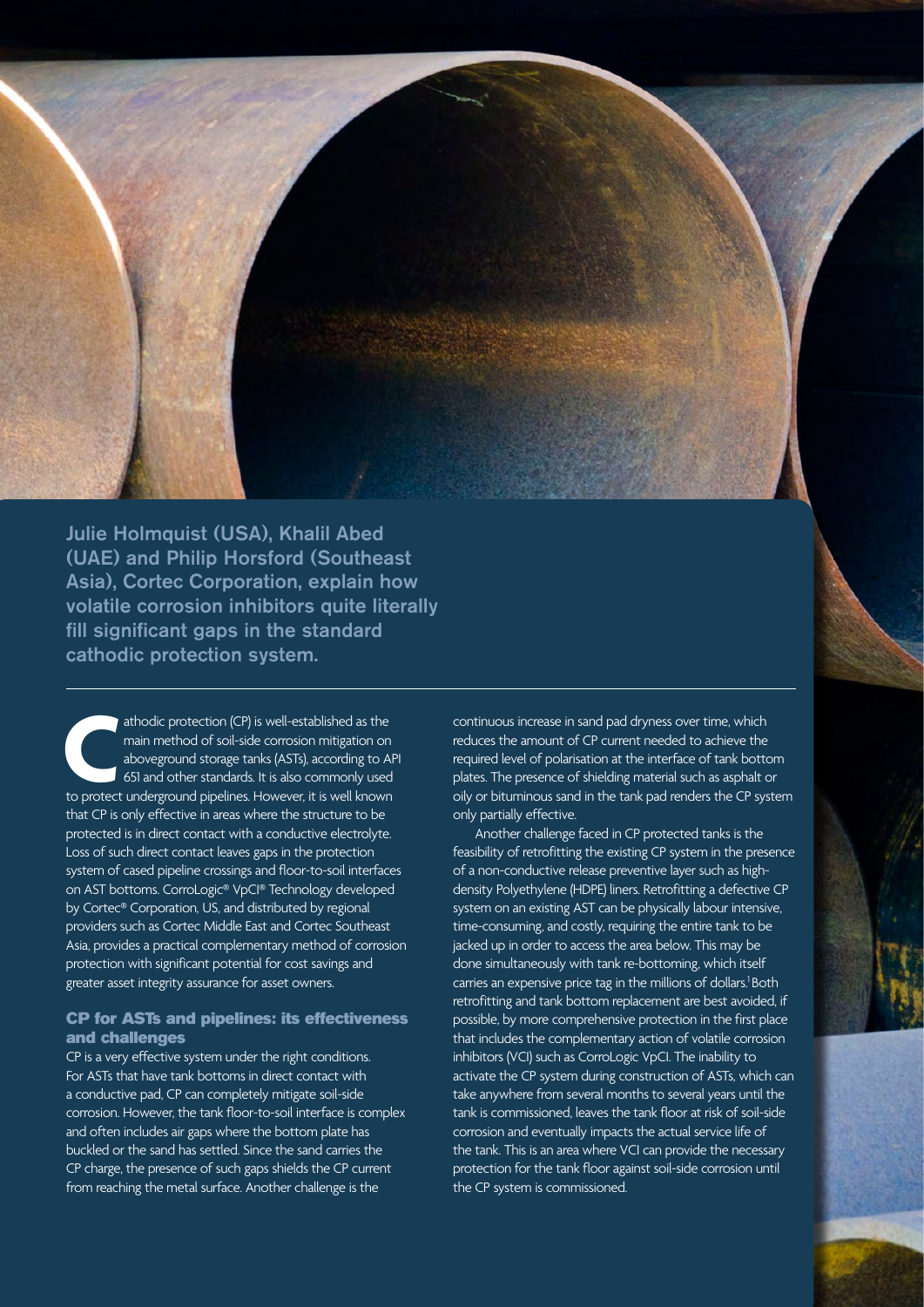| Table 1. Corrosion rates on lab tanks with and without CP, pre- and post-VCI injection |               |                                           |                                     |                         |
|----------------------------------------------------------------------------------------|---------------|-------------------------------------------|-------------------------------------|-------------------------|
| <b>CP status</b>                                                                       | Tag<br>number | <b>Corrosion</b><br>rate pre-VCI<br>(mpy) | Corrosion<br>rate post-VCI<br>(mpy) | Percentage<br>reduction |
| <b>OFF</b>                                                                             | TK-01         | 15.44                                     | 6.39                                | 59%                     |
|                                                                                        | TK-02         | 10.73                                     | 0.91                                | 92%                     |
|                                                                                        | TK-03         | 15.44                                     | 0.40                                | 97%                     |
| ON                                                                                     | TK-04         | 2.52                                      | 0.29                                | 88%                     |
|                                                                                        | TK-05         | 3.80                                      | 0.29                                | 92%                     |
|                                                                                        | TK-06         | 3.50                                      | 0.40                                | 88%                     |



Figure 1. Aboveground pipelines are redirected underground at road crossings and placed in casings to protect them from the weight of the road. CP is generally not viable here; however, CorroLogic® VpCI® Filler presents an exciting alternative protection option. Image courtesy of Cortec® Case History 628.



Figure 2. Illustration shows the complex tank floor-to-soil interface and where CP current loses contact with the tank floor and the role of VCI in supplementing CP performance. Image courtesy of Cortec Middle East.



Figure 3. Holes were drilled (and later sealed) to allow injection of VpCI in the form of CorroLogic Slurry. Image courtesy of Cortec Southeast Asia.

In cased pipeline crossings a section of pipeline passing underground is placed in a steel casing or sleeve to protect it against mechanical stresses from the road or railway above. It is also used to provide a means of removing and replacing the pipe section without the need for excavating the road. The use of a steel casing creates an annular space where cathodic protection cannot be used to provide protection for that section of the pipeline.

## Benefits of VCI technology

VCI Technology has been gaining increasing acceptance over the last two decades or so as a complementary corrosion prevention methodology to CP. In 2021, this culminated in the publication of the API TR 655 technical report, which provides details on utilising VCIs for protection of tank bottoms against soil-side corrosion. Section 7 of this technical report highlights the synergistic effect between CP and VCI and the effect of VCI on soil resistivity, as well as the possible considerations to be taken into account by owners and tank operators when both systems are combined.2

VCIs are marked by their ability to sublimate from solid to vapour form and diffuse through void spaces. They have an affinity to metal that allows them to adsorb onto surfaces such as tank bottoms and create a molecular layer of protection against soil-side corrosion. Cortec Corporation has tailored this technology for use in oil and gas industry applications under the name of CorroLogic. CorroLogic VpCI is based on salts of amine carboxylates that present a low environmental impact and are designed specifically for application in difficult to reach voids underneath tank bottom floors or in pipeline casings. Because CorroLogic VpCI is able to diffuse through sand and space, it is ideal for complementing CP systems in areas of deficiency.

CorroLogic VpCI comes in several forms including CorroLogic Powder, CorroLogic Slurry, and CorroLogic VpCI Filler. The first two can be applied during any stage of an AST's life: new, in-service, or out of service. CorroLogic VpCI Filler is a version designed for injection into casings at pipeline crossings. For AST applications, CorroLogic application often includes four main system components:

) Vapour corrosion inhibitor products (i.e. CorroLogic Powder or CorroLogic Slurry depending on the application methodology).

**EXECO** Corrosion monitoring system to monitor the corrosion before and after introduction of VCI material.

) A chime area seal system to close the gap between the annular plates and the ring wall.

) Delivery and replenishment network to apply and replenish the content of vapour corrosion inhibitors when needed, during the service life of the solution.

Thus, CorroLogic VpCI provides a lifetime solution by allowing for application, corrosion rate monitoring, and reapplication with minimal invasion on new or existing tanks.

## Logical companions?

A logical approach to protecting against corrosion on AST bottoms and cased pipeline crossings would be to combine both CP and VCI technologies to achieve comprehensive protection. In areas where